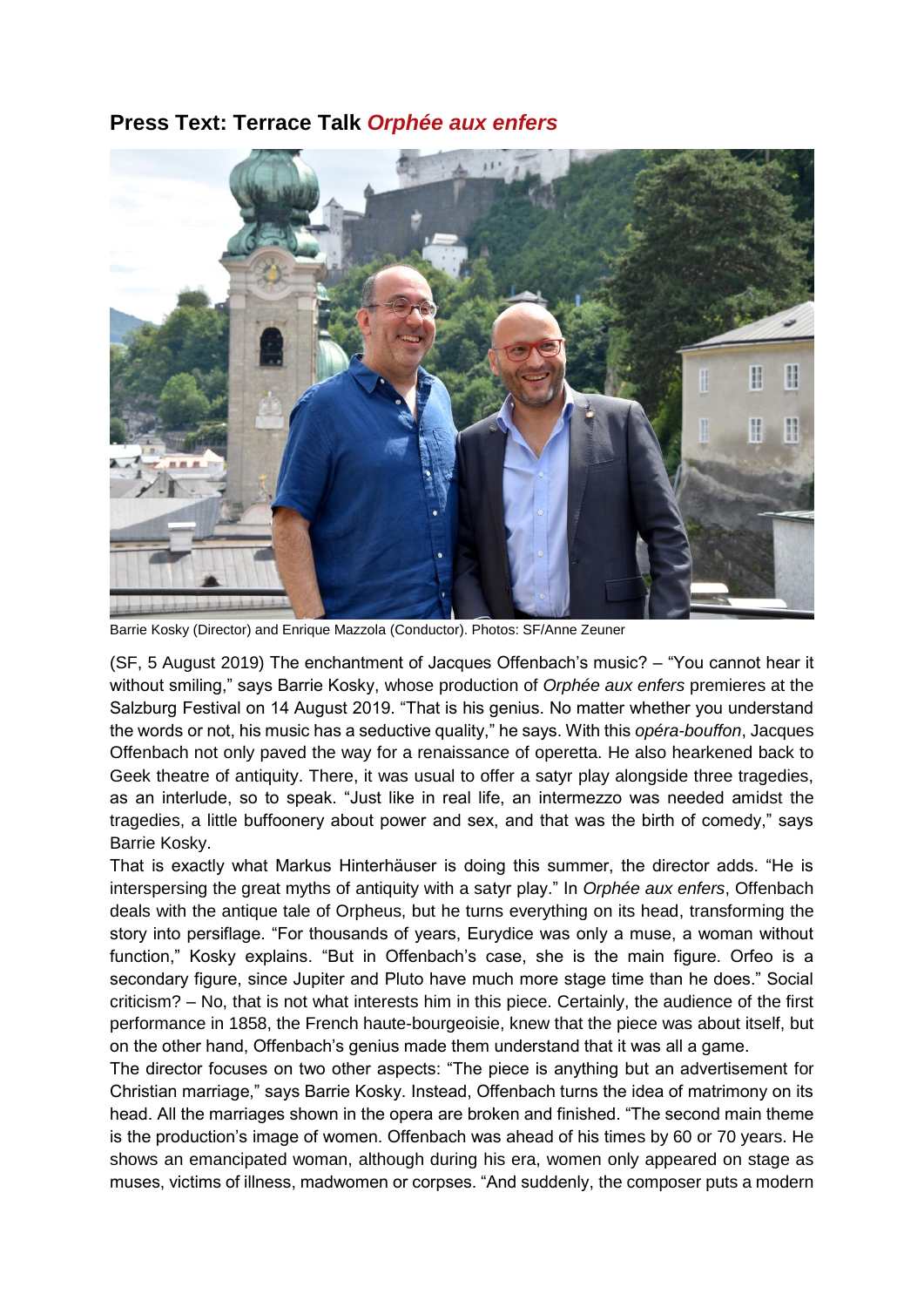woman on stage, who knows what she wants, who despises her husband Orphée's music, who is not an object of art or a man's muse. "Such fantastic humour!" he says.



Director Barrie Kosky.

Chanson, revue, burlesque, slapstick, clowning – all that is contained in this piece, the director continues. Joy and ecstasy are very close to melancholy; the music always bears the shadow of death within. Conductor Enrique Mazzola is trying to tie all those elements together, as he says at the Terrace Talk. Combining satire and burlesque on stage requires great confidence in the director and also in the singers, he adds. From the very beginning, they agreed that speed is a central element, as is a tendency towards the extreme and excessive. "In Offenbach's music, tempi are very important," he says. He recognizes a lot of Rossini in the score, and Rossini influenced Offenbach profoundly. In Salzburg, the two-act version is performed.



Conductor Enrique Mazzola.

Enrique Mazzola smiles when he recalls his first rehearsal with the Vienna Philharmonic. The musicians were all earnest and serious – actually, seriosissimi, he says. However, by the second rehearsal he was already able to make them smile. "For example, there was a cellist, a wonderful musician," says Enrique Mazzola. "When he understood that he does not have to play accompaniment all the time, he relaxed, and now he smiles while playing."

In preparation, he studied various critical editions of the score, so that the version shown in Salzburg now reflects all the versions. Offenbach wrote very quickly, adapting the score to the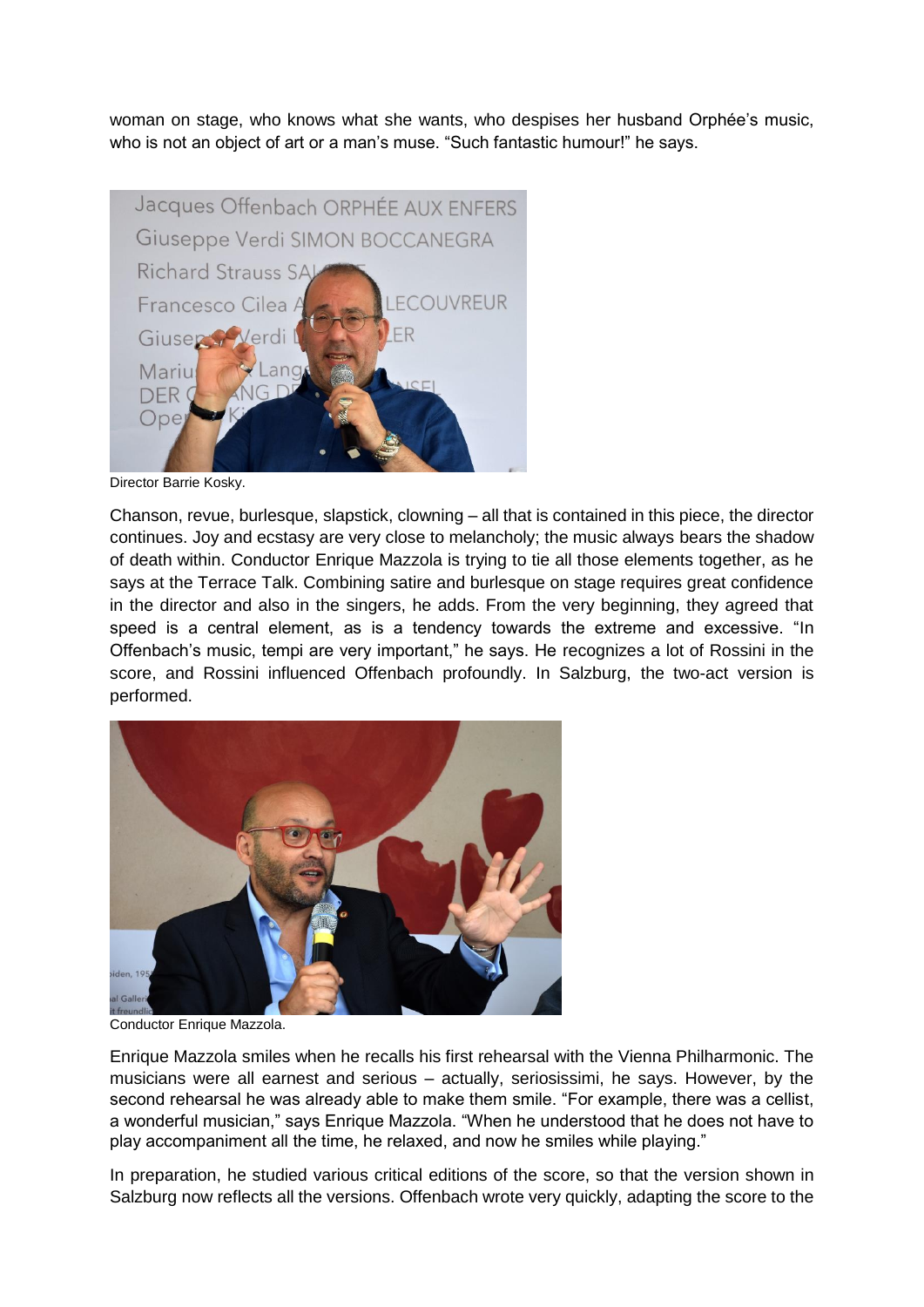audience's tastes even after the premiere. In contrast to other operas, this means that here there is no definitive *urtext*, the conductor explains.

One challenge of this production, says director Barrie Kosky, was the treatment of language. The protagonists are singing in French, the original language, but he did not want to have the dialogues spoken in German or French by non-native speakers. "We have now found a wonderful solution, which also corresponds well with Offenbach, who was so profoundly influenced by Germany and France." John Styx, the figure of Death embodied by Max Hopp, speaks all the dialogues in German. The singers thus move their lips as if they were speaking, but Styx speaks all roles for them in the language of death. "This results in a strange, theatrical language," says Barrie Kosky. However, he believes it is an excellent solution for Offenbach, since it reflects his biography so well.

Press Office of the Salzburg Festival/Anne Zeuner

Photographs are available here: <https://www.salzburgerfestspiele.at/presse/fotoservice>

The podcast can be found here: <https://www.salzburgerfestspiele.at/presse>